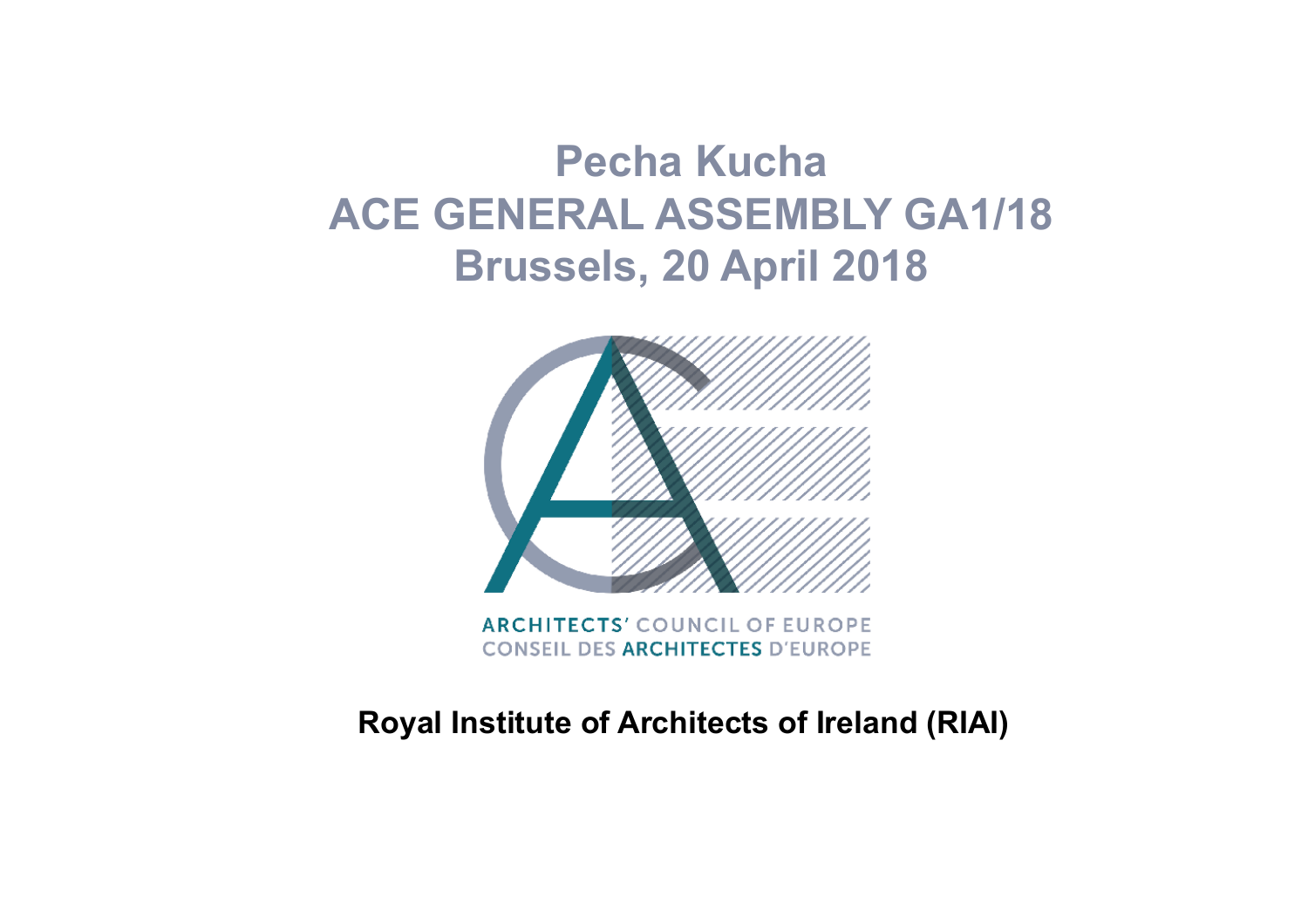

Recent industry development[s]

#### **RECOVERY AND INFRASTRUCTURE DEFICIT:**

- General recovery in Construction sector
- **BUT**, the construction costs are high and there is a lack of skilled builders and other construction professions.
- The increase in building activity locally has revealed the problems with water supply and pressure and general infrastructure deficit compounded by the climate change impacts (winds, flooding and extreme temperatures)
- A new Irish Government's Housing Policy and National Spatial Strategy in the context of Ireland's acute shortage and cost in Housing supply
- The RIAI initiatives supporting the adequate positioning of architects in the Housing supply chain.
- •Increased Complexity and legislation overload for SME's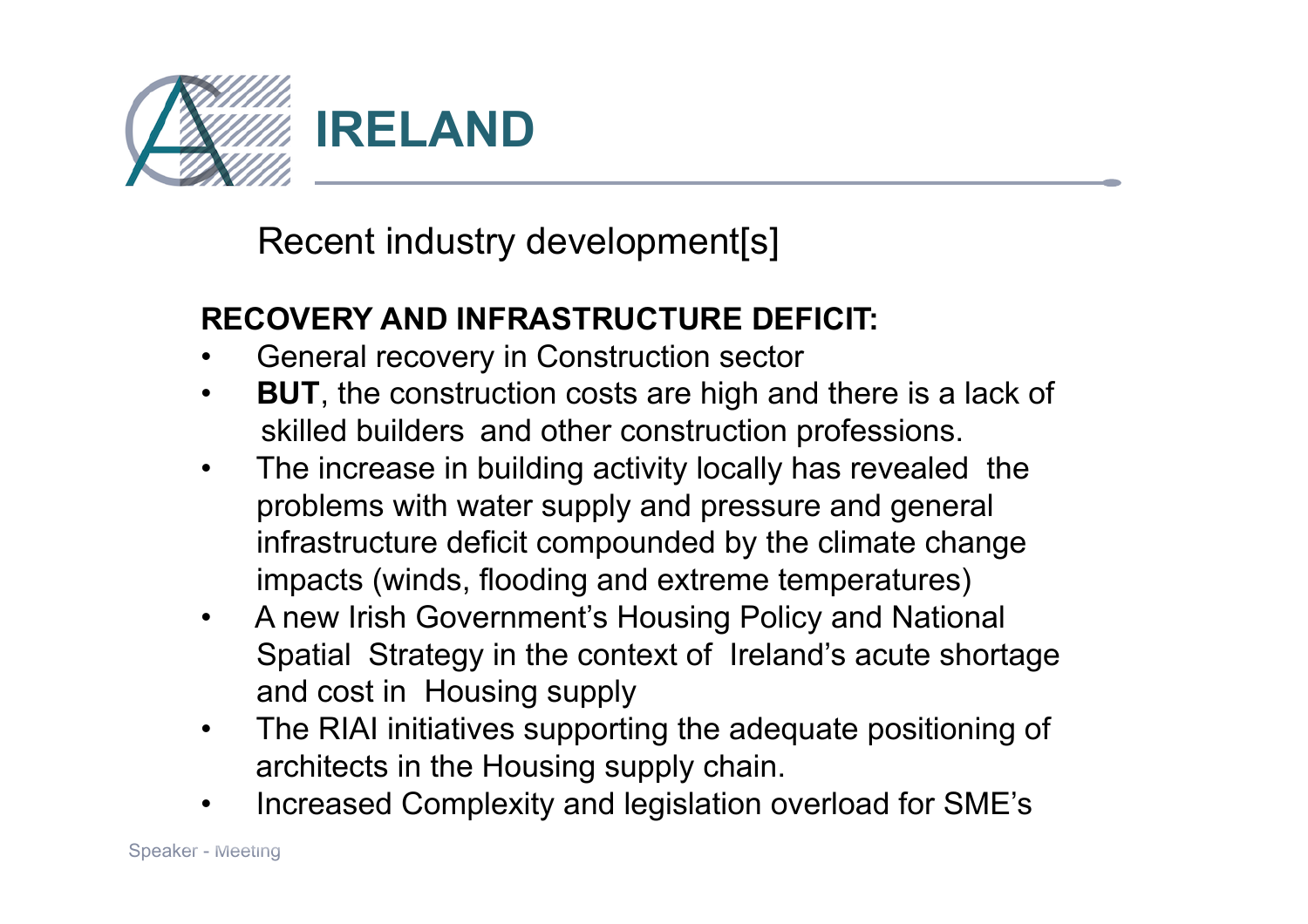

## Recent professional development[s]

#### **POTENTIAL SKILLS DEFICIT AND CONFUSION**

- NZEB Regulations challenge and ability of architects to deliver due to own and construction industry skills availability
- Development of the Architectural Technologist profession & potential skills confusion on the market; Potential spin-off from Brexit and professional competition from CIAT (CIAT have submitted a Regulatory Impact Report to the Irish Government. RIAI is supporting Technologists and a new Code of Conduct and a Professional Conduct Committee to distinguish a different skillset.)
- Review of the role of Architect as an Assigned Certifier and the RIAI initiative for the independent Building Control function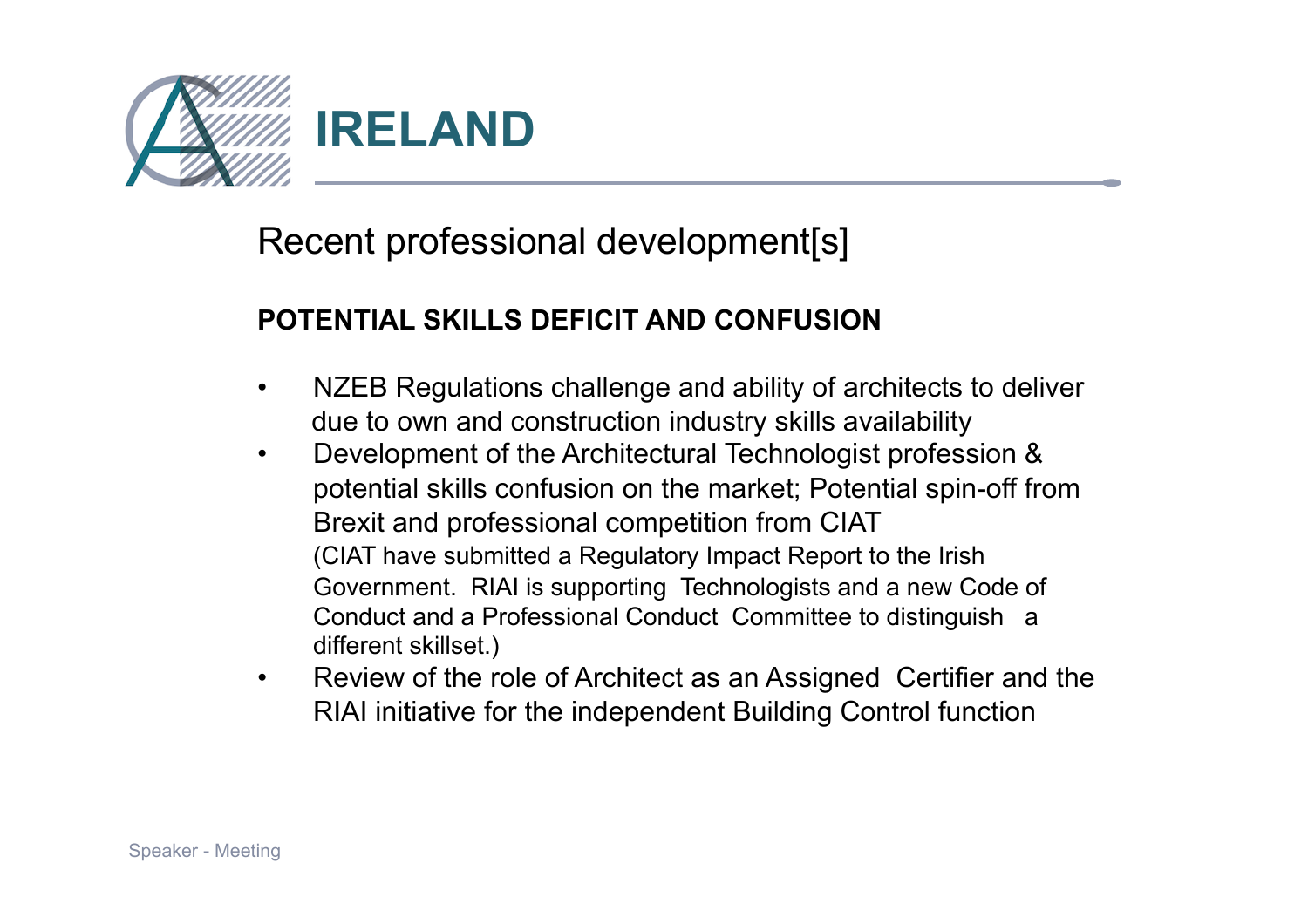

What we expect from the European Institutions (and/or ACE)

- **UPHOLDING OF PROFESSIONAL STANDARDS**
- **SUPPORT AND CLARITY related to Brexit**
- **CAMPAIGN FOR ARCHITECTURE AS SUSTAINABLE CAREER:** Resilience to the cyclical development trends impacting the construction industry;
- **DEVELOP RESEARCH CAPACITY**: Need for more evidence based practical research and for recognition of practice based research.